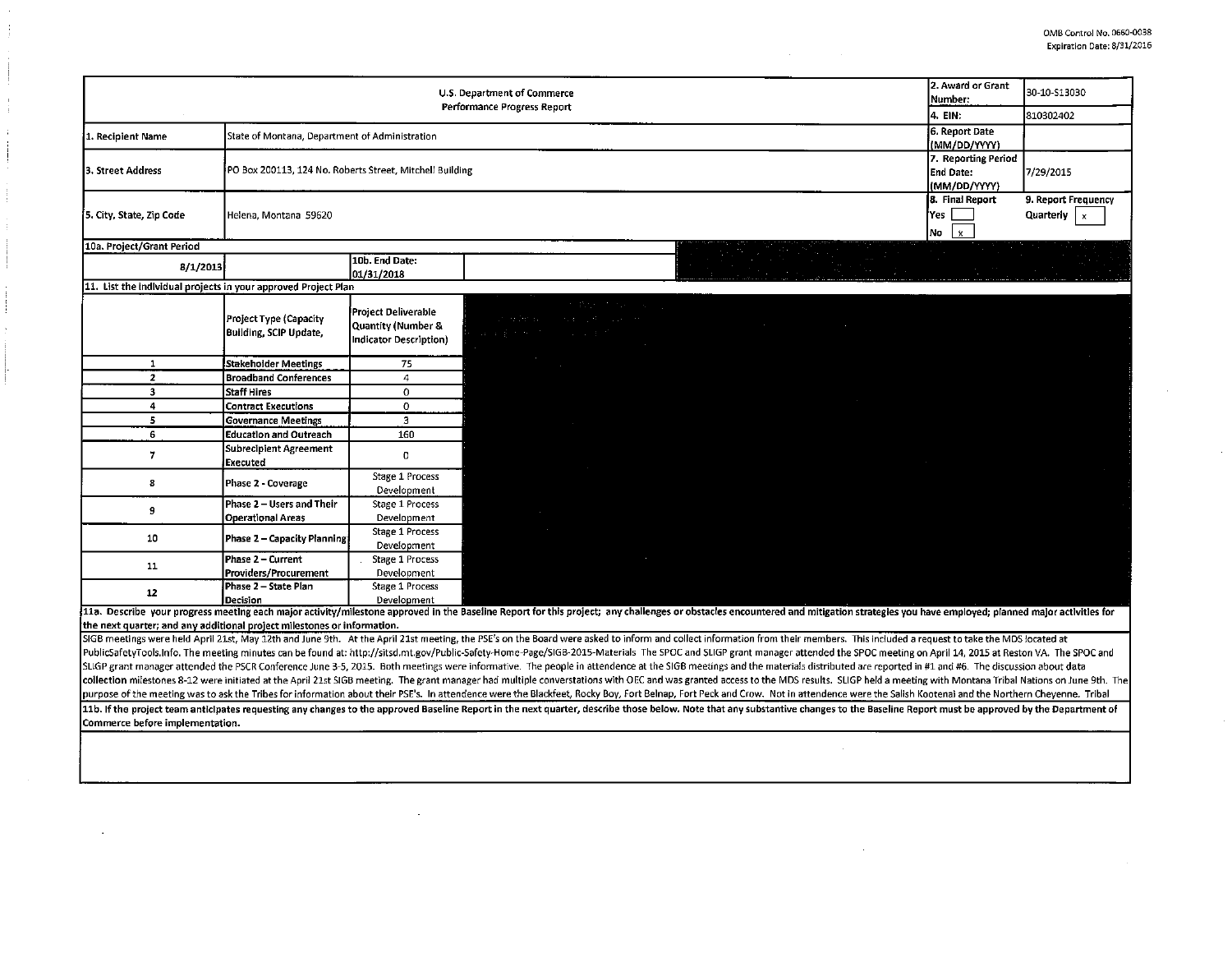11c. Provide any other information that would be useful to NTIA as it assesses this project's progress.

11d. Describe any success stories or best practices you have identified. Please be as specific as possible.

 $\mathcal{L}$ 

12. Personnel

H.

12a. If the project is not fully staffed, describe how any lack of staffing may impact the project's time line and when the project will be fully staffed.

| 12b. Staffing Table                                                                                                                   |                             |                                                                                                                                                                                                                                                   |                                                                                                                                                                  |                      |                               |                   |                 |                                         |                                          |
|---------------------------------------------------------------------------------------------------------------------------------------|-----------------------------|---------------------------------------------------------------------------------------------------------------------------------------------------------------------------------------------------------------------------------------------------|------------------------------------------------------------------------------------------------------------------------------------------------------------------|----------------------|-------------------------------|-------------------|-----------------|-----------------------------------------|------------------------------------------|
| Job Title                                                                                                                             | FTE%                        |                                                                                                                                                                                                                                                   |                                                                                                                                                                  |                      |                               |                   |                 |                                         | Change                                   |
| SLIGP Project MGT (Inkind)                                                                                                            | 100%                        | Work with and prepare presentations for SIGB; quarterly reports; supervise OR Coordinator; data collection for FN; prepare RFP, Contracts, MOU's;                                                                                                 |                                                                                                                                                                  |                      |                               |                   |                 |                                         | No Change                                |
| SPOC (Inkind)                                                                                                                         | 5%                          |                                                                                                                                                                                                                                                   | Single Point of Contact, Contract Officer, Supervises Bureau Chief and SLIGP Program Manager                                                                     |                      |                               |                   |                 |                                         | No Change                                |
| PSCB Bureau Chief (Inkind)                                                                                                            | 20%                         | Meeting and Conference attendence; Supervises SLIGP Program Manager                                                                                                                                                                               |                                                                                                                                                                  |                      |                               |                   |                 | No Change                               |                                          |
| PSCB Fiscal MGT (Ink)                                                                                                                 | 3%                          | Liasion with State Accounting; fiscal reporting and procurement                                                                                                                                                                                   |                                                                                                                                                                  |                      |                               |                   |                 | No Change                               |                                          |
| OR Coordinator (Fed)                                                                                                                  | 100%                        | Contact with meeting facilitator; Schedule regional, state and local tribal meetings; develop contacts with local and tribal PSE's; Distribute FN materials;<br>maintain website content with AA; Support SPOC, Bureau Chief and Project Manager. |                                                                                                                                                                  |                      |                               |                   |                 | No Change                               |                                          |
| AA to SIGB (Fed)                                                                                                                      | 50%                         |                                                                                                                                                                                                                                                   | Maintain SIGB and SLIGP Web Sites; keep SIGB attendence records, minutes, scheduling, meeting set-up, travel claims processing from SIGB Members; and, No Change |                      |                               |                   |                 |                                         |                                          |
| 13. Subcontracts (Vendors and/or Subrecipients)                                                                                       |                             |                                                                                                                                                                                                                                                   |                                                                                                                                                                  |                      |                               |                   |                 |                                         |                                          |
| 13a. Subcontracts Table - Include all subcontractors. The totals from this table must equal the "Subcontracts Total" in Question 14f. |                             |                                                                                                                                                                                                                                                   |                                                                                                                                                                  |                      |                               |                   |                 |                                         |                                          |
| Name                                                                                                                                  |                             | <b>Subcontract Purpose</b>                                                                                                                                                                                                                        | Type<br>(Vendor/Subrec.)                                                                                                                                         | RFP/RFQ Issued (Y/N) | Contract<br>Executed<br>(Y/N) | <b>Start Date</b> | <b>End Date</b> | <b>Total Federal Funds</b><br>Allocated | <b>Total Matching Funds</b><br>Allocated |
| Montana State Library                                                                                                                 | Generate Baseline Data Maps |                                                                                                                                                                                                                                                   | <b>State Agency</b>                                                                                                                                              | No                   | N                             |                   |                 | \$17,172.00                             |                                          |
| Arrange a series of 18 regional meetings x 3 and 7<br>Meeting Facilitator<br>tribal meetings x 3                                      |                             | Vendor                                                                                                                                                                                                                                            | Yes                                                                                                                                                              | N                    |                               |                   | Subject to bid  |                                         |                                          |
|                                                                                                                                       |                             |                                                                                                                                                                                                                                                   |                                                                                                                                                                  |                      |                               |                   |                 |                                         |                                          |
|                                                                                                                                       |                             |                                                                                                                                                                                                                                                   |                                                                                                                                                                  |                      |                               |                   |                 |                                         |                                          |
| 13b. Describe any challenges encountered with vendors and/or subrecipients.                                                           |                             |                                                                                                                                                                                                                                                   |                                                                                                                                                                  |                      |                               |                   |                 |                                         |                                          |
| The MOA was acturally signed in July after legal review.                                                                              |                             |                                                                                                                                                                                                                                                   |                                                                                                                                                                  |                      |                               |                   |                 |                                         |                                          |